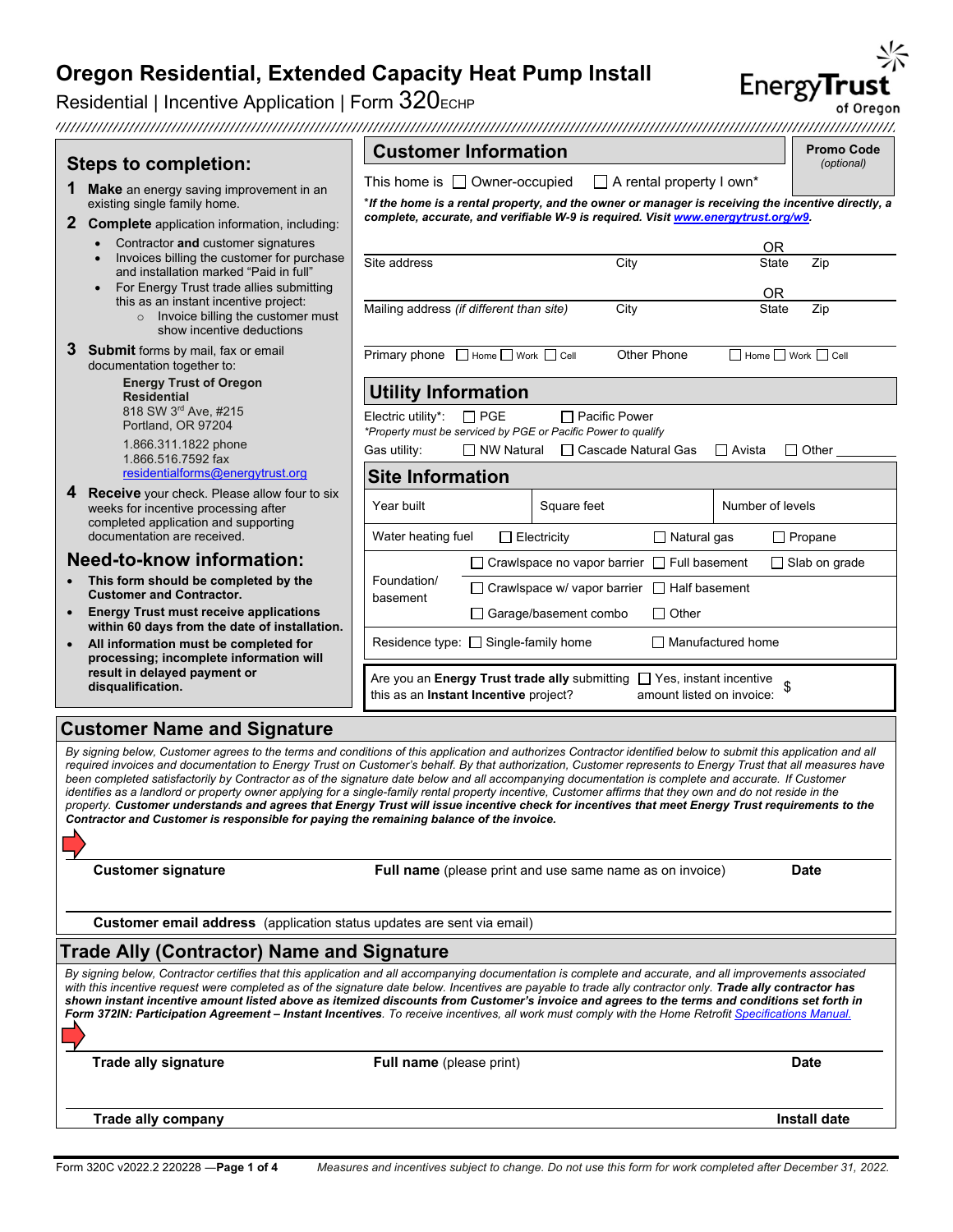Residential | Incentive Application | Form  $320$ <sub>ECHP</sub>

| <b>Previous Heating System Information</b>                   |                      |                             |                          |                           |                  |  |
|--------------------------------------------------------------|----------------------|-----------------------------|--------------------------|---------------------------|------------------|--|
| Heating system<br>replaced                                   | $\Box$ N /A          | $\sqcap$ Electric baseboard | Electric furnace         | $\Box$ Heat pump          | □ Propane heat   |  |
| (check one)                                                  | $\Box$ Gas fireplace | $\Box$ Gas furnace          | Hydronic (boiler)        | $\Box$ Wood heat          | Other            |  |
| <b>Additional Heating System Information (if applicable)</b> |                      |                             |                          |                           |                  |  |
|                                                              |                      |                             |                          |                           |                  |  |
| Select any secondary heat sources                            |                      | $\Box$ Gas fireplace        | $\Box$ Hydronic (boiler) | $\Box$ Electric baseboard | Electric furnace |  |
| the home has:                                                |                      |                             |                          |                           |                  |  |

#### **Extended Capacity Ducted Heat Pump Incentive (***select one***)** *Residence must be located in Oregon and primarily heated by PGE or Pacific Power.* **Upgrade type Requirements Incentive amount** Must be residence's primary heating source. Heat pump must be included in Energy Trust's list of qualifying [products](https://www.energytrust.org/wp-content/uploads/2020/05/ECHP-QPL.pdf) and be installed as a 1:1 central ducted system. Additional ductless heads cannot be installed Controls must be set with an  $\Box$  Extended capacity heat pump auxiliary heat lockout setting per manufacturer's recommendations **\$650** when available. Heat pump **cannot** have a backup gas heating system. Cannot be combined with other heat pump, heat pump controls or smart thermostat incentives. Must replace electric forced air furnace as residence's primary heating source. Heat pump must be included in Energy Trust's list of qualifying [products](https://www.energytrust.org/wp-content/uploads/2020/05/ECHP-QPL.pdf) and be installed as a 1:1 central ducted system. Additional Extended capacity heat pump *replacing*  ductless heads cannot be installed. Controls must be set with an  $\Box$ *electric forced air furnace* as primary **\$1350** auxiliary heat lockout setting per manufacturer's recommendations heat source when available. Heat pump **cannot** have a backup gas heating system. Cannot be combined with other heat pump, heat pump controls or smart thermostat incentives. Must replace electric forced air furnace as residence's primary heating source. Heat pump must be included in Energy Trust's list of qualifying [products](https://www.energytrust.org/wp-content/uploads/2020/05/ECHP-QPL.pdf) and be installed as a 1:1 central ducted system. Additional Extended capacity heat pump *replacing electric forced air furnace* as primary ductless heads cannot be installed. Controls must be set with an **\$1650**  $\Box$ heat source installed in a single-family auxiliary heat lockout setting per manufacturer's recommendations rental property. when available. Heat pump **cannot** have a backup gas heating system. Cannot be combined with other heat pump, heat pump controls or smart thermostat incentives. I have attached an AHRI certificate:  $\Box$  Yes  $\Box$  No - please provide unit information below: | Installed Cost \$ HSPF SEER SEER SEER SEER Manufacturer Model Model Note and Serial # Serial # Serial # Serial # Serial # Serial # Serial # Serial # Serial # Serial # Serial # Serial # Serial # Serial # Serial # Serial # Serial # Serial # Serial # Serial # Serial # Compressor control set:  $P$  <sup>o</sup>F  $\overline{P}$  Auxiliary heat lockout set:  $P$  <sup>o</sup>F **Thermostat** Manufacturer Model Nodel Name Model # Model #



Form 320C v2022.2 220228 ―**Page 2 of 4** *Measures and incentives subject to change. Do not use this form for work completed after December 31, 2022.*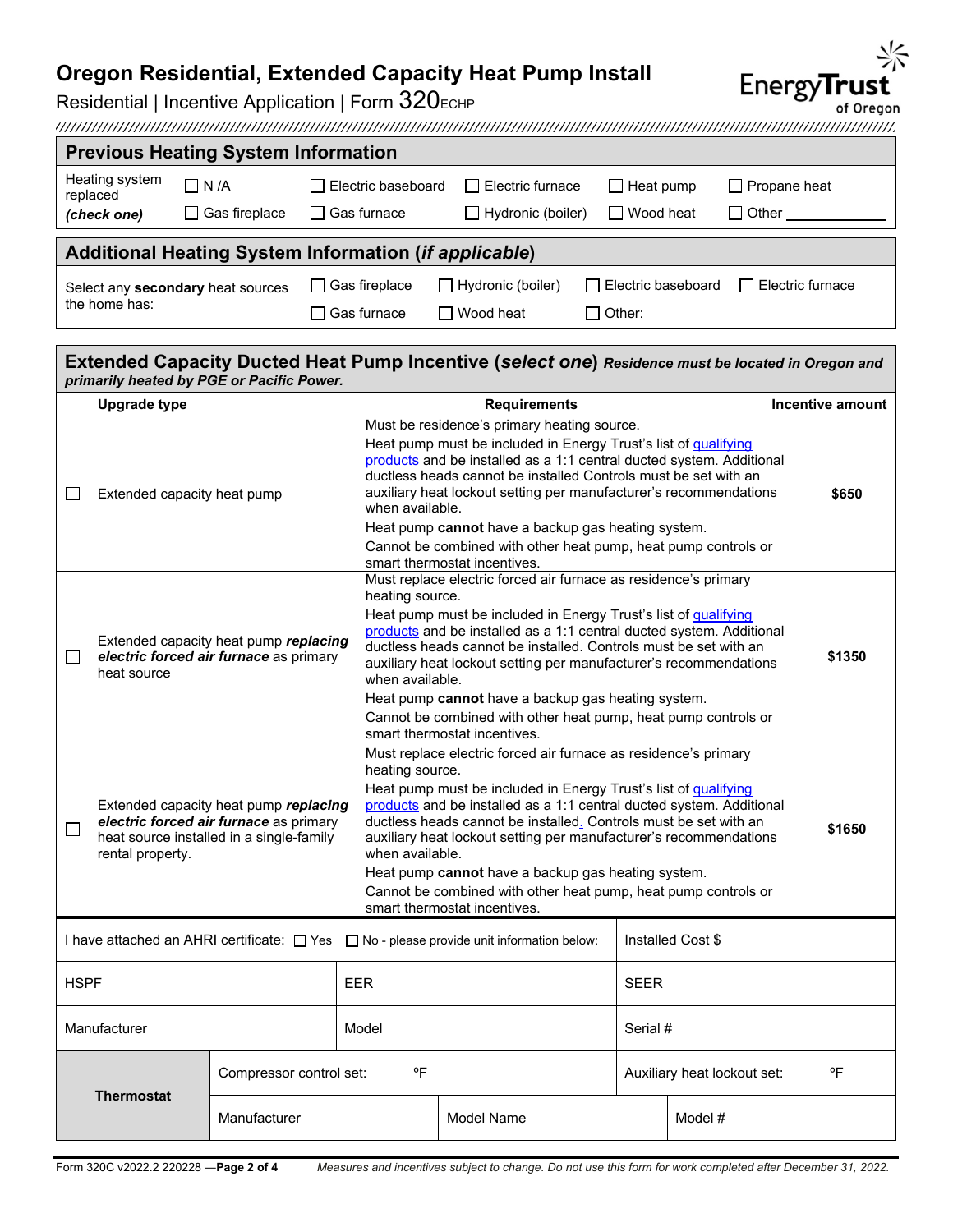Residential | Incentive Application | Form 320ECHP

EnergyTrust of Oregon

| <b>Additional Project Information</b> |                                                                                              |                               |                                                     |             |                                 |                                                                                                                      |
|---------------------------------------|----------------------------------------------------------------------------------------------|-------------------------------|-----------------------------------------------------|-------------|---------------------------------|----------------------------------------------------------------------------------------------------------------------|
|                                       | Duct material:                                                                               | <b>Sheet Metal</b><br>$\perp$ | Duct insulation<br>$\mathsf{R}\text{-}$<br>R Value: | Duct system | % of duct<br>system is interior |                                                                                                                      |
|                                       |                                                                                              | $\Box$ Flex                   |                                                     |             | location:                       | % of duct<br>system is exterior                                                                                      |
|                                       | Was the duct work improved? If so, please describe (i.e air or duct sealing):                |                               |                                                     |             |                                 |                                                                                                                      |
|                                       |                                                                                              |                               |                                                     |             |                                 |                                                                                                                      |
| <b>Ductwork</b>                       |                                                                                              |                               |                                                     |             |                                 |                                                                                                                      |
|                                       |                                                                                              |                               |                                                     |             |                                 |                                                                                                                      |
|                                       |                                                                                              |                               |                                                     |             |                                 |                                                                                                                      |
|                                       |                                                                                              |                               |                                                     |             |                                 |                                                                                                                      |
|                                       |                                                                                              |                               |                                                     |             |                                 |                                                                                                                      |
|                                       |                                                                                              |                               |                                                     |             |                                 |                                                                                                                      |
|                                       | Was there additional commissioning performed? If so, please describe (i.e air flow testing): |                               |                                                     |             |                                 |                                                                                                                      |
|                                       |                                                                                              |                               |                                                     |             |                                 |                                                                                                                      |
|                                       |                                                                                              |                               |                                                     |             |                                 |                                                                                                                      |
|                                       |                                                                                              |                               |                                                     |             |                                 |                                                                                                                      |
| Commissioning                         |                                                                                              |                               |                                                     |             |                                 |                                                                                                                      |
|                                       |                                                                                              |                               |                                                     |             |                                 |                                                                                                                      |
|                                       |                                                                                              |                               |                                                     |             |                                 |                                                                                                                      |
|                                       |                                                                                              |                               |                                                     |             |                                 |                                                                                                                      |
|                                       |                                                                                              |                               |                                                     |             |                                 | I have attached a heat load calculation sheet: $\Box$ Yes $\Box$ No - please explain how unit sizing was determined: |
|                                       |                                                                                              |                               |                                                     |             |                                 |                                                                                                                      |
|                                       |                                                                                              |                               |                                                     |             |                                 |                                                                                                                      |
|                                       |                                                                                              |                               |                                                     |             |                                 |                                                                                                                      |
|                                       |                                                                                              |                               |                                                     |             |                                 |                                                                                                                      |
| <b>System Design</b>                  |                                                                                              |                               |                                                     |             |                                 |                                                                                                                      |
|                                       |                                                                                              |                               |                                                     |             |                                 |                                                                                                                      |
|                                       |                                                                                              |                               |                                                     |             |                                 |                                                                                                                      |
|                                       |                                                                                              |                               |                                                     |             |                                 |                                                                                                                      |
|                                       |                                                                                              |                               |                                                     |             |                                 |                                                                                                                      |